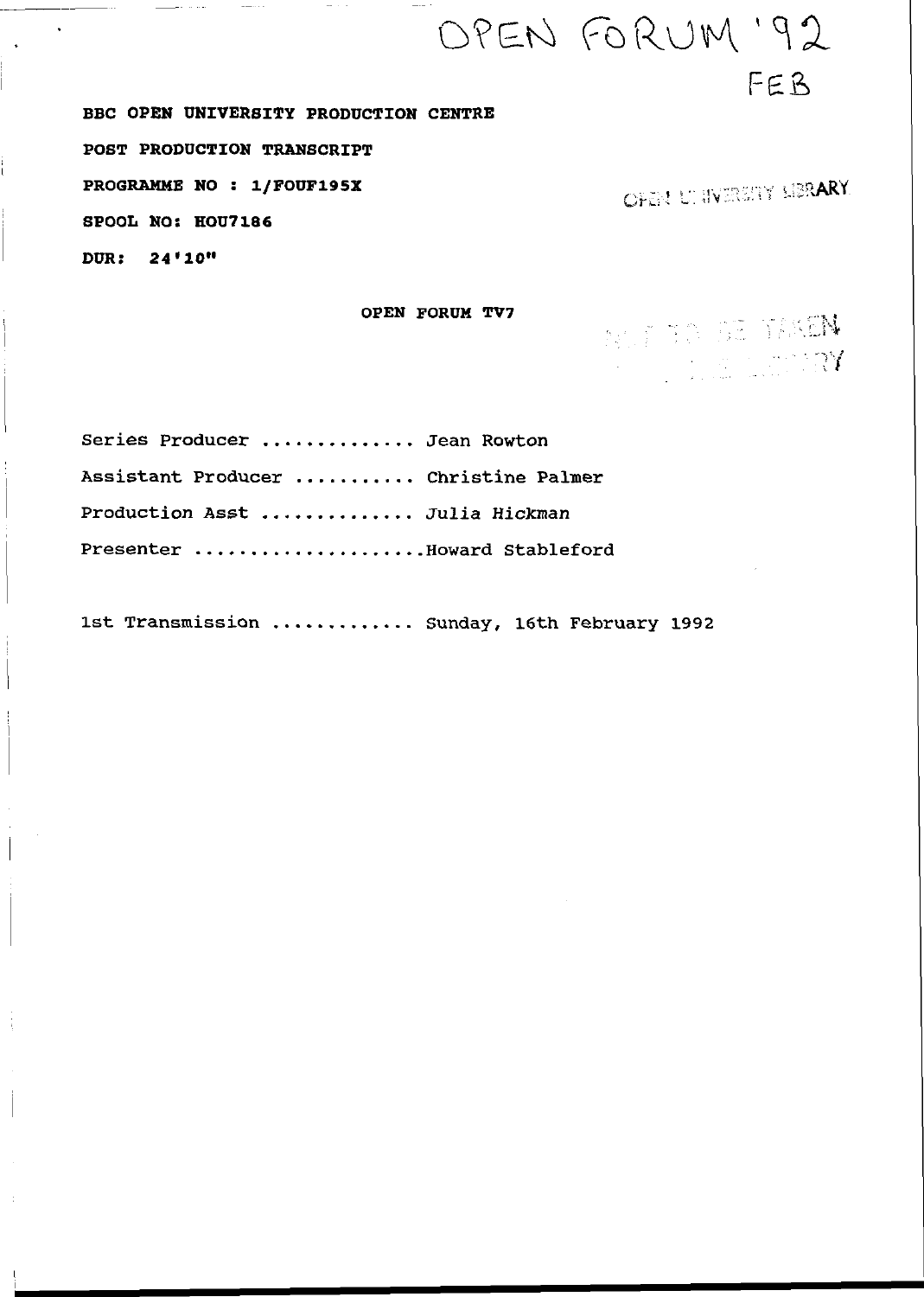OPENING TITLES (Music specially composed MUSIC by Andrew Neve)

0'2 0

#### **HOWARD STABLEFORD**

Hello and welcome to a brand new series of Open Forum. Well today as you can see we're at Walton Hall in Milton Keynes. Now to many Open University students, Milton Keynes is just an address, but of course it's also home to a couple of thousand academics designing courses, administration staff and BBC Producers making programmes like this. Now as usual we'll be bringing you bang up to date with many of the exciting things happening at the Open University, as well as the big wide world of higher education. In fact this month's heralds a special land mark in programme making here. It's the 21st anniversary of Open University programmes and the first programme broadcast in 1971 was, Open Forum.

OPEN FORUM NO 1 1st TX 03/01/71 Spool No: 0U164 Dur: 0'06

M332/001 Complex Analysis . 1st TX 18/02/75 Spool No: HOU5287 Dur: 0\*12

(Opening titles) MUSIC

 $0'06$ 

Well Paul Bachise was the author of unit 2 so lets get him to explain connectedness PAUL Well connectedness is to do with properties of continuous functions....

SCRIPT.DOC 24 February 92 - 1 -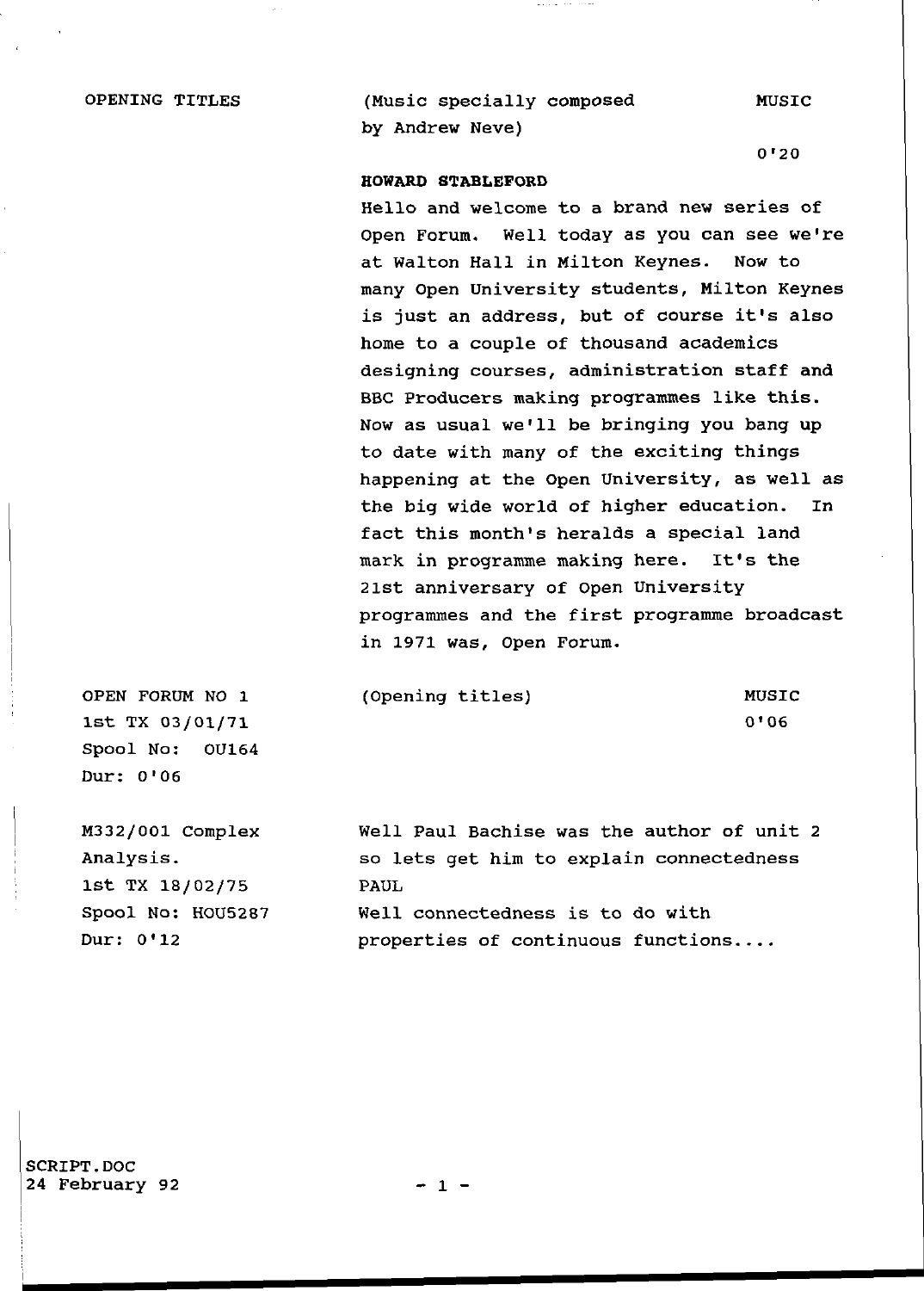Monet -  $A315/TV6$ 1st TX: 08/03/83 Spool *No:* HOU 3972 Dur: 0\*16

Fires of Life

S102/TV22

This film shot in the 1920's shows Claude Monet painting in his garden at Giverney. What the film fails to show is his canvas.

#### MUSIC

The sun the power behind the biochemical factory. Once harnessed the enormous energy of sunlight drives a crucial reaction, one that turns carbon dioxide and water into carbohydrate and oxygen. 0'28

Bangkok- A City Speaks U206/TV4 Spool No: HOU6534 (Japanese Teaching) MUSIC

 $0'46$ 

As in many other countries the rural areas cannot sustain all the population.

#### **HOWARD STABLEFORD**

That was part of a programme from the Environment course, Bangkok, A City Speaks which has just won a special award from the One World Broadcasting Trust. In fact a lot of these programmes have won awards and over the years you'll have noticed that they've changed quite a bit, not just from black and white to colour, but also in terms of style too. Now these cans all contain film but before the programmes are transmitted they're transferred onto video tape, which is over here. In fact all programmes these days are recorded directly onto video tape. Last year the BBC put out just under 1,700 hundred programmes for Open University students, that's 688 hours of teaching on the tele. These programmes are just a

SCRIPT.DOC 24 February 92 - 2 -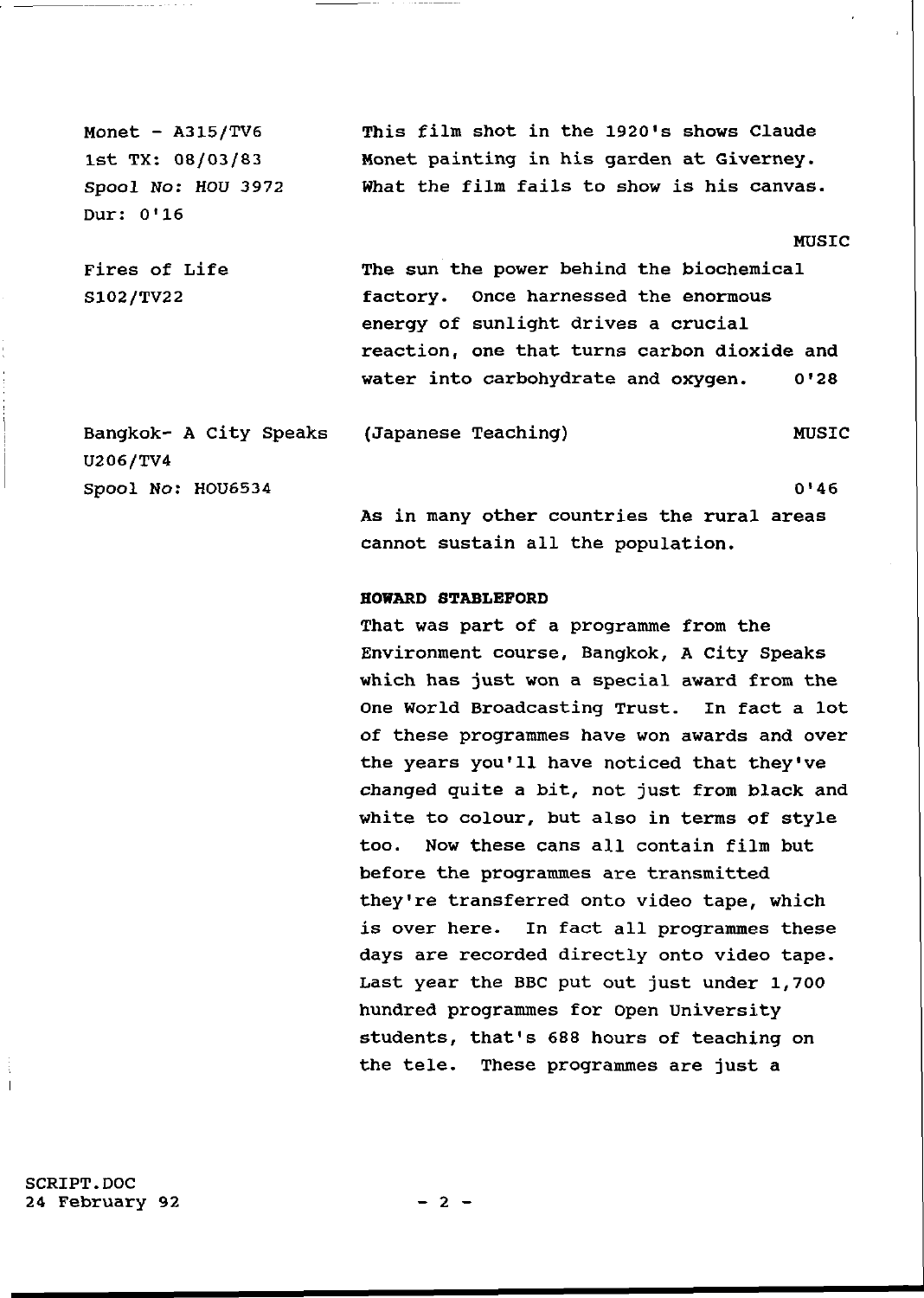minute fraction of what's been made over the last 21 years and some of earlier programmes are now in the national film archive. Well the man in charge of all the programmes here at Milton Keynes is Clive Holloway. Hi Clive. People still tend to take the mickey out of OU programmes don't they, they have an image of kipper ties and blackboards and programmes going out at 5 o'clock in the morning, does that worry you?

# **CLIVE HOLLOWAY**

It doesn't really worry me, it annoys me slightly because it doesn't really represent the facts, we don't have many such programmes left, we did have them in the past and I think the memory lives on, it's a public joke but it doesn't bear any looking into really.

## **HOWARD STABLEFORD**

So exactly what is the reality and how have programmes changed?

## **CLIVE HOLLOWAY**

Well I think we have a greater variety of programming now for a number of reasons. For a start not all of our product is on broadcast some of it is on video. We tend to use more case study materials now so that we go and visit locations abroad or inside a factory. We have observational material, classroom observation animal observation which will be on a video that the students can study at home and repeat many times, and hence not quite so many programmes in which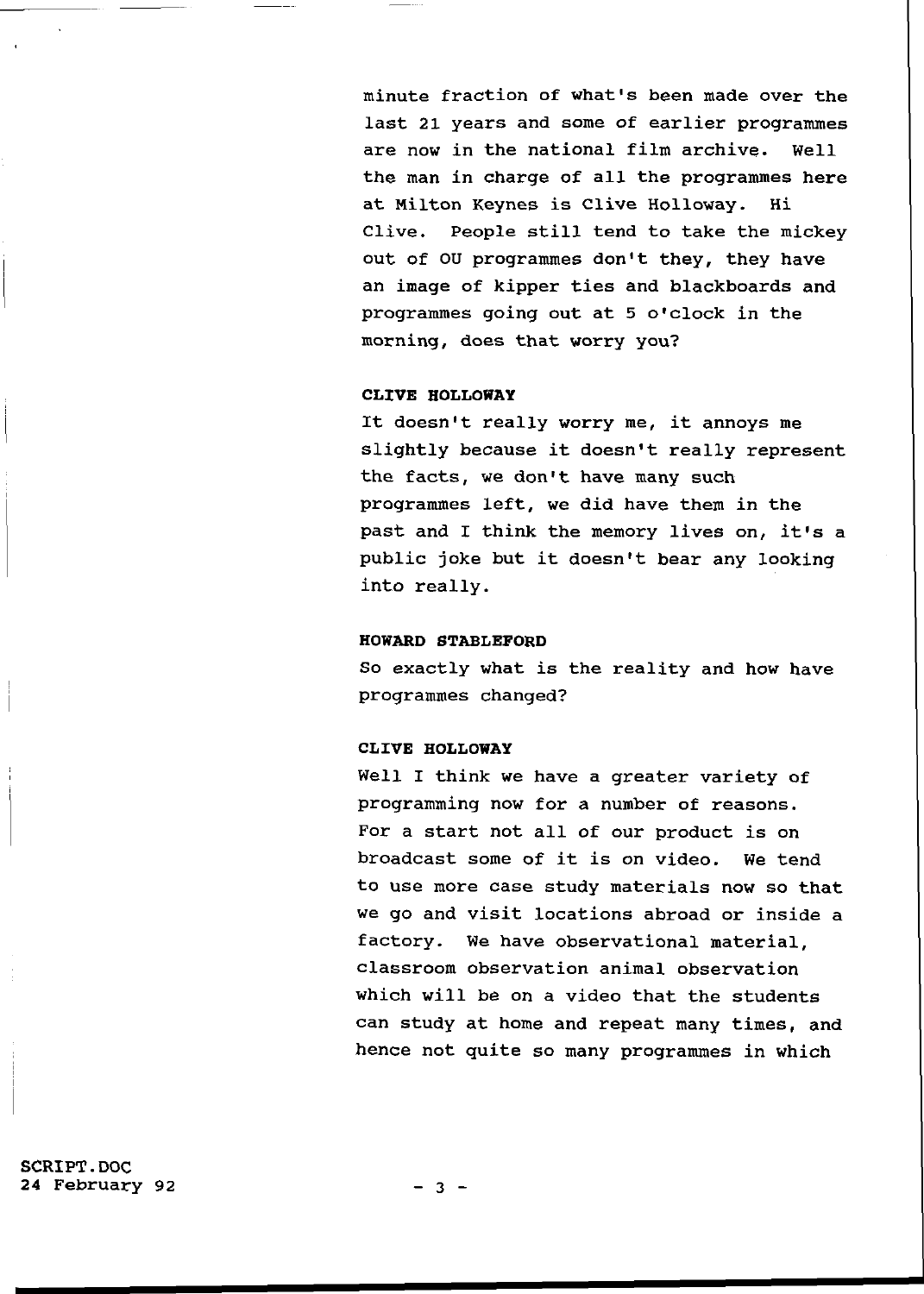presenters do appear to go back to your other question.

#### **HOWARD STABLEFORD**

What value do you think they have for students ?

## **CLIVE HOLLOWAY**

There's know simple answer because there are a number of values. Lets take a few, programmes can summarise a whole area of difficult work for the student, difficult reading exercises and then suddenly they're in a very concentrated form is an argument that sums everything up. Equally to introduce a difficult topic. beyond that we have case study material, so that in a sense we can take student places, which is they were in a conventional university they would go visit and the extreme of that is we can even go abroad and look at case studies over there. But there's an important educational reason if you like, higher education is about learning theory and see how well it applies to practice, so we need the written text and the thinking and we need to see what happens in the real world and test the theory, television and radio give you that trip to the real world.

#### **HOWARD STABLEFORD**

Thanks Clive. Well talking of trips into reality one of the production teams is in India at the moment filming for two new courses, Third World Development and Learning Through Life and we thought you

SCRIPT.DOC  $24$  February 92  $-4$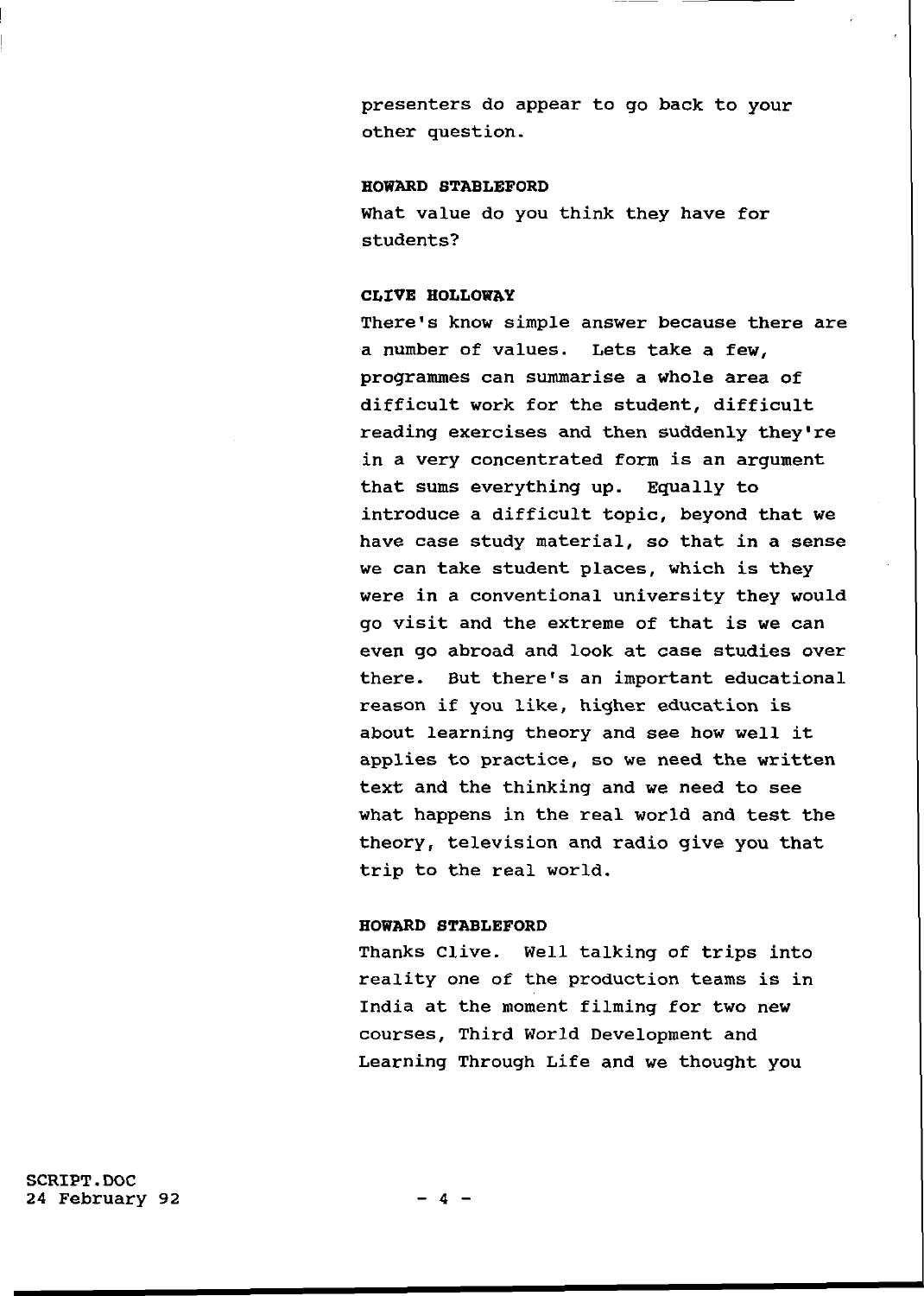might like to have a look at what's involved.

## India Footage **HOWARD STABLEFORD V/O**

Specially Shot Mid morning in the hot dusty street of Kerala, the state which takes it's name from its coconut trees. The film crew 4 days into a tight schedule arrive at a health clinic in the small fishing community of Puntura.

> The people here are very poor but healthy, the plan is to show how that happy result is achieved, but filming in India can be fraught with unexpected problems like no power points for the camera lights. A move to the veranda should solve the problem.

# **MEG SHEFFIELD V/ 0**

We've come to explore the reasons why Kerala has such a good health record for such a poor country, the health statistics are almost as good as in the west, their infant mortality is very low and they now have small families on average, and a good life expectancy and the reason for this state of affairs seems to be something to do with women, women's education, women's literacy.

#### **MEG SHEFFIELD**

Dr Soman tell me about the health situation of the people of Kerala as compared with the rest of India.

**CUT** 

SCRIPT.DOC 24 February 92 - 5 -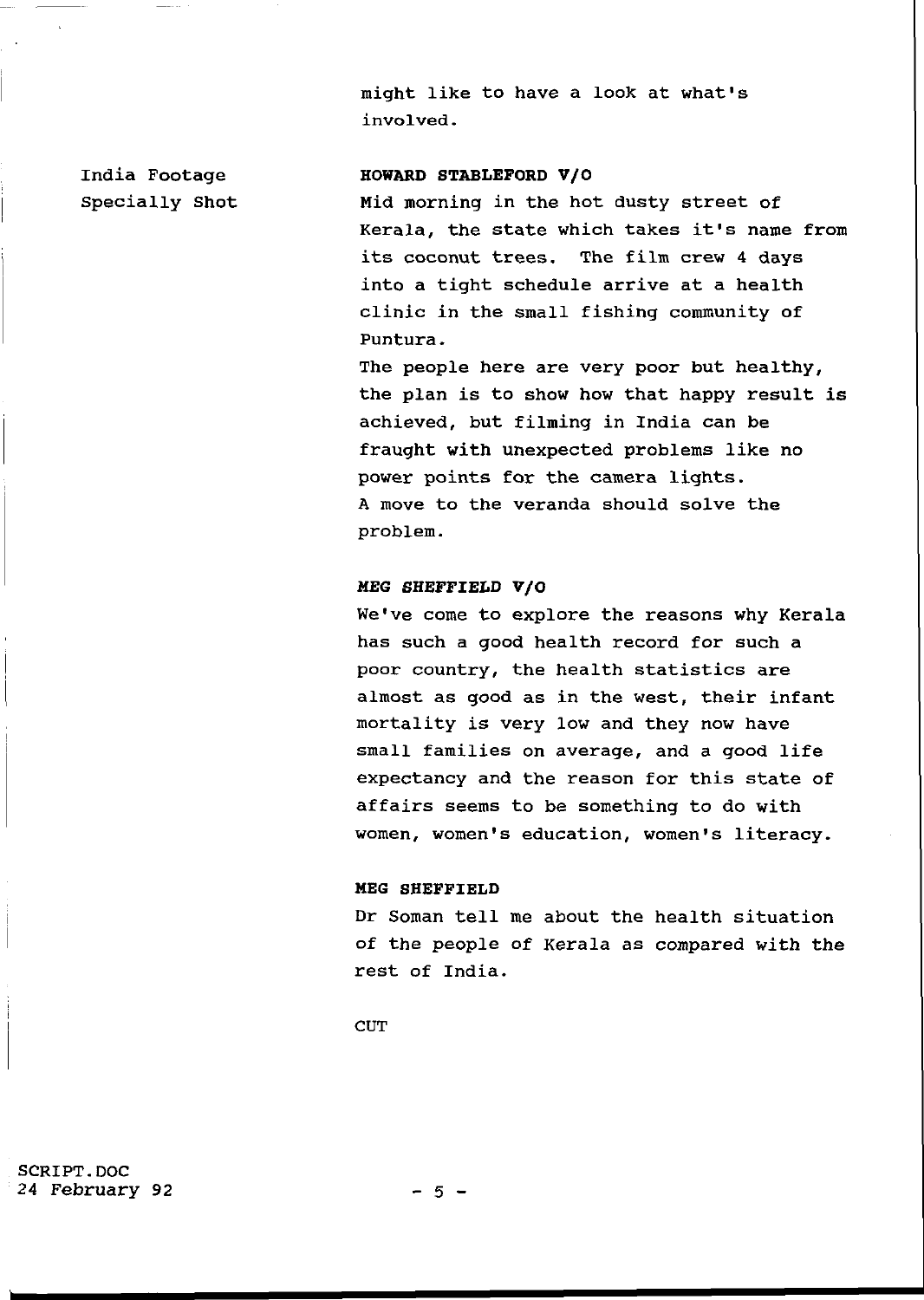## **HOWARD STABLEFORD V/ O**

On to another classroom in someones back yard, it's an adult literacy class, an important piece in the development jigsaw puzzle .

# **MEG SHEFFIELD**

What we do through film and television is something quite different to what you can do through study materials that's merely print you see that there is an objective reality behind all the academic papers that the students will have reference to in the study quide and so forth that they've had to read about the same place, and I think more than that that you actually see how strongly the people themselves here feel about the various things we're asking them about, do you get a sort of sense of their own, their sense of importance of these issues, again that's hard to achieve just through academic papers so you learn a lot that you just can't learn through print. How did she come to be interested to teach  $literacy?$  ....

#### **HOWARD STABLEFORD V/ 0**

Evening has come and the producer wants to capture the normal preparations for a nights fishing, a quiet card games, sorting the nets but even that can be a bit tricky.

> MUSIC CD KPM 159 DC TK 21 Palace of the Winds by Andy Clarke  $0'25$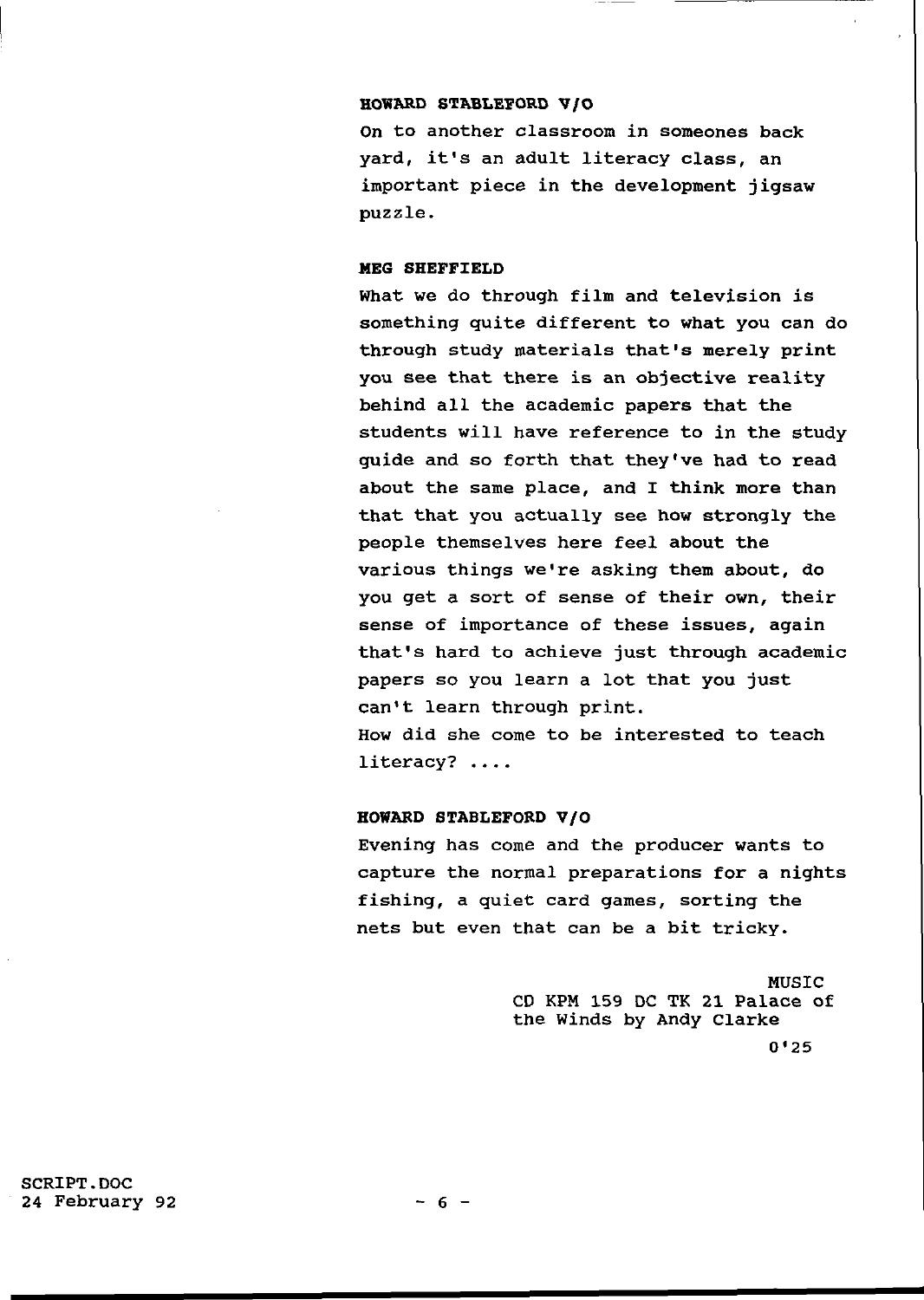#### **HOWARD STABLEFORD**

Wonderful stuff and you can see the first programme about Kerala, Southern India, in September, on the series Third World Studies. Well right now I'd like to introduce you to another member of the team, Diane Kemp who will be reporting regularly for Open Forum. Diane this month I believe you've been to Germany.

## **DIANE KEMP**

Absolutely, I went to report on people in the armed forces who are taking OU courses. More and more of them are concerned about their future careers and are anxious to get qualifications that might be for outside of Army life. Well it's all part of

Ex BBC News" "Berlin Wall"

Major Robin Riall

Royal Artilery

(The Berlin Radio Concert MUSIC Orchestra ) **0'19** 

the massive changes in Eastern Europe that started when the Berlin Wall came down.

# **MAJOR ROBIN RIALL**

Today's Army is filled with professional people who may decide to switch careers half way through. Either enforced by redundancy or voluntarily decide to change careers, and really I started my OU degree before redundancy was looming, not quite so closely on the horizon with a view to both sides of that question.

SCRIPT.DOC 24 February 92 - 7 -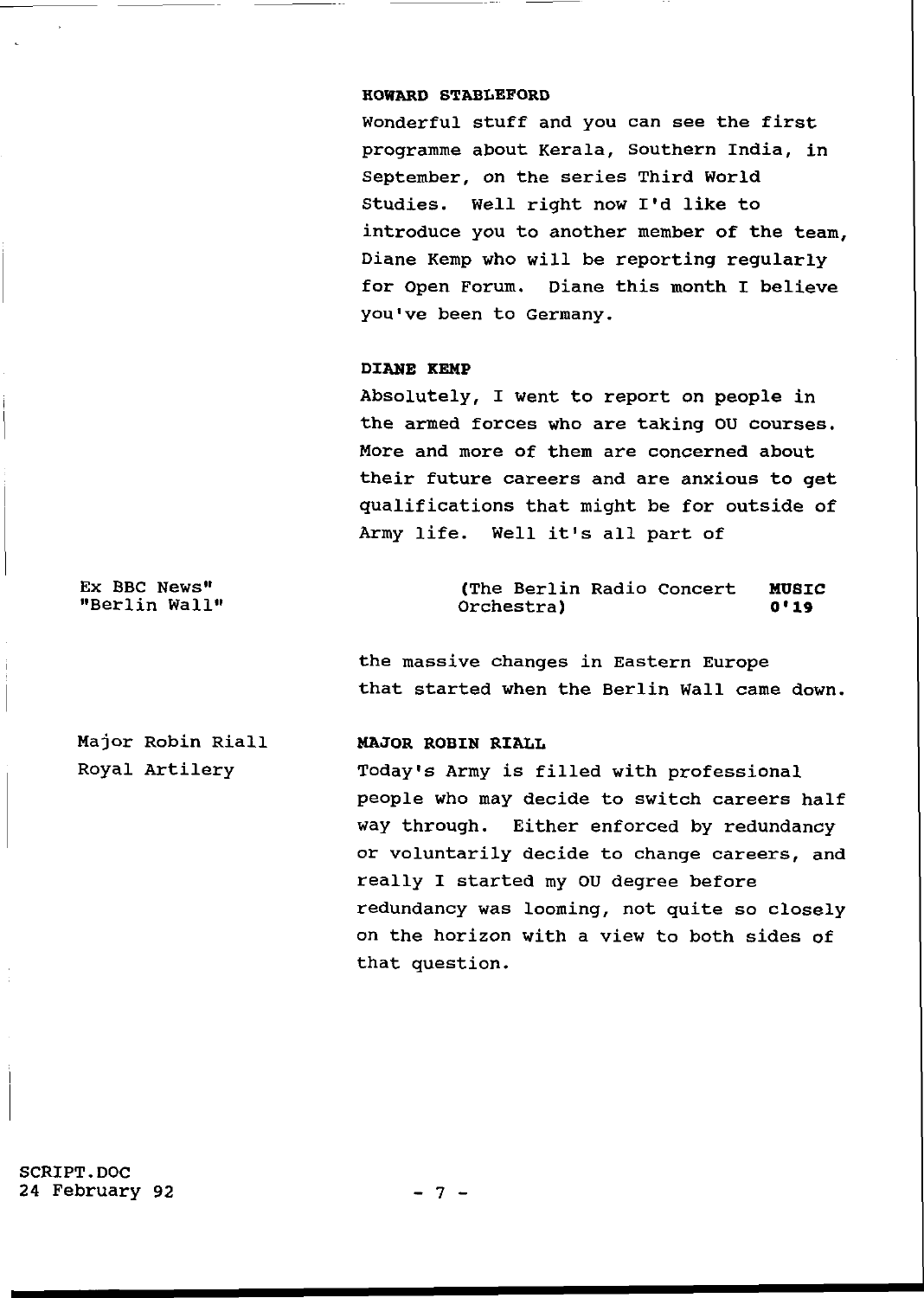## **DIANE KEMP V/O**

Gaining new qualifications that can help your career prospects has always been encouraged by the Forces. Each year both the Army and RAF fund three hundred new students and assist many more. With the withdrawal of troops from Germany and the treat of redundancies, long distance learning offers many opportunities. But being one of todays Professionals and studying for a degree course can cause difficulties .

## **MAJOR ROBIN RIALL V/O**

Some of it's been easy and some of it has been excruciatingly difficult because of the CU pressure of work, family and Open University and fitting all three together particularly last year at the end of the, when operation Granby was impinging enormously on our life style in Germany and I was very busy with getting people to go to the dessert and trying to continue my open university at the same time.

# **DIANE KEMP V/O**

Jan Budd's husband is stationed at Hohne just down the road from the ranges, although she enjoys her part time job, she still finds it hard being an Army wife and pursuing a career of her own.

#### JAN BUDD V/O

There isn't an awful lot out here the majority of girls end up in some sort of clerical, secretarial jobs unless you have a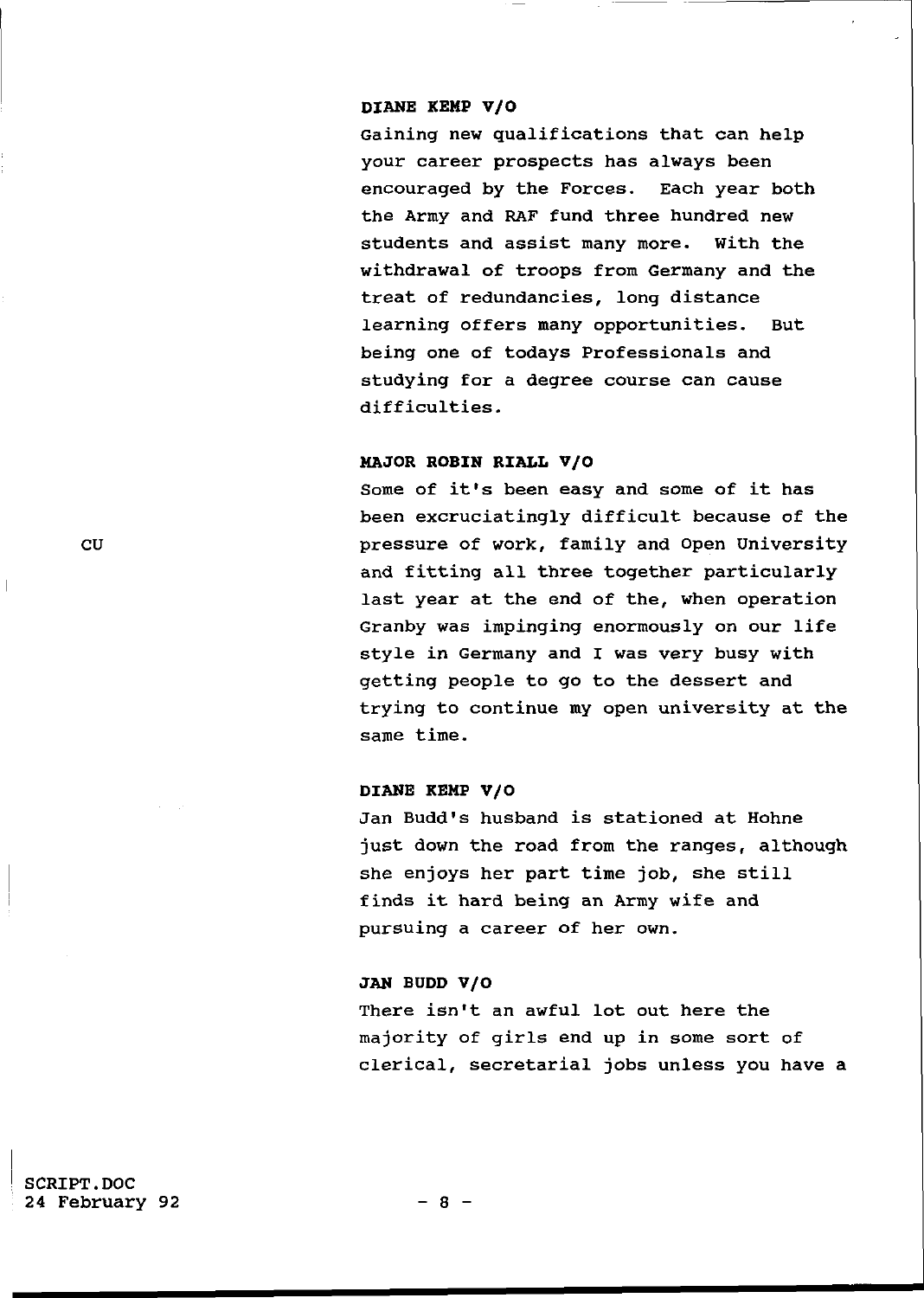professional qualification such as teaching or nursing the majority of other jobs tend to be held by military personnel. Being an army wife I've never had the opportunity, we've never been in the UK long enough to go into full time education. Open University really is the ideal situation for me.

When I first started I just wanted to study, I wanted to do something different, but now I actually would like to have a degree especially with the uncertainty of army life as it is at the moment, in 2 years time we may not be in the army and a degree would give me a good stepping stone to a career outside .

# DIANE KEMP V/O

Jan pays for herself but she can make use of the Education facilities at Hohne as do other students with plans for the future.

### **MAJOR IAN GRIFFITHS**

Major Ian Griffiths Royal Artilery When I leave the army eventually whenever that may be, I see the course that  $I'm$  doing the Open Business School course as something that will aid me move back into civilian life afterwards.

# **WARRANT OFFICER BOB SCHOFIELD**

Warrant Officer Bob Schofield Royal Elec & Mech **Engineers** Probably the best thing that ever happened to me as a serving person is the fact that 1993 we are actually going to do teacher training by the long distance method, so that's going to suit me down to the ground, so all I've got to do now is get through

**MCU**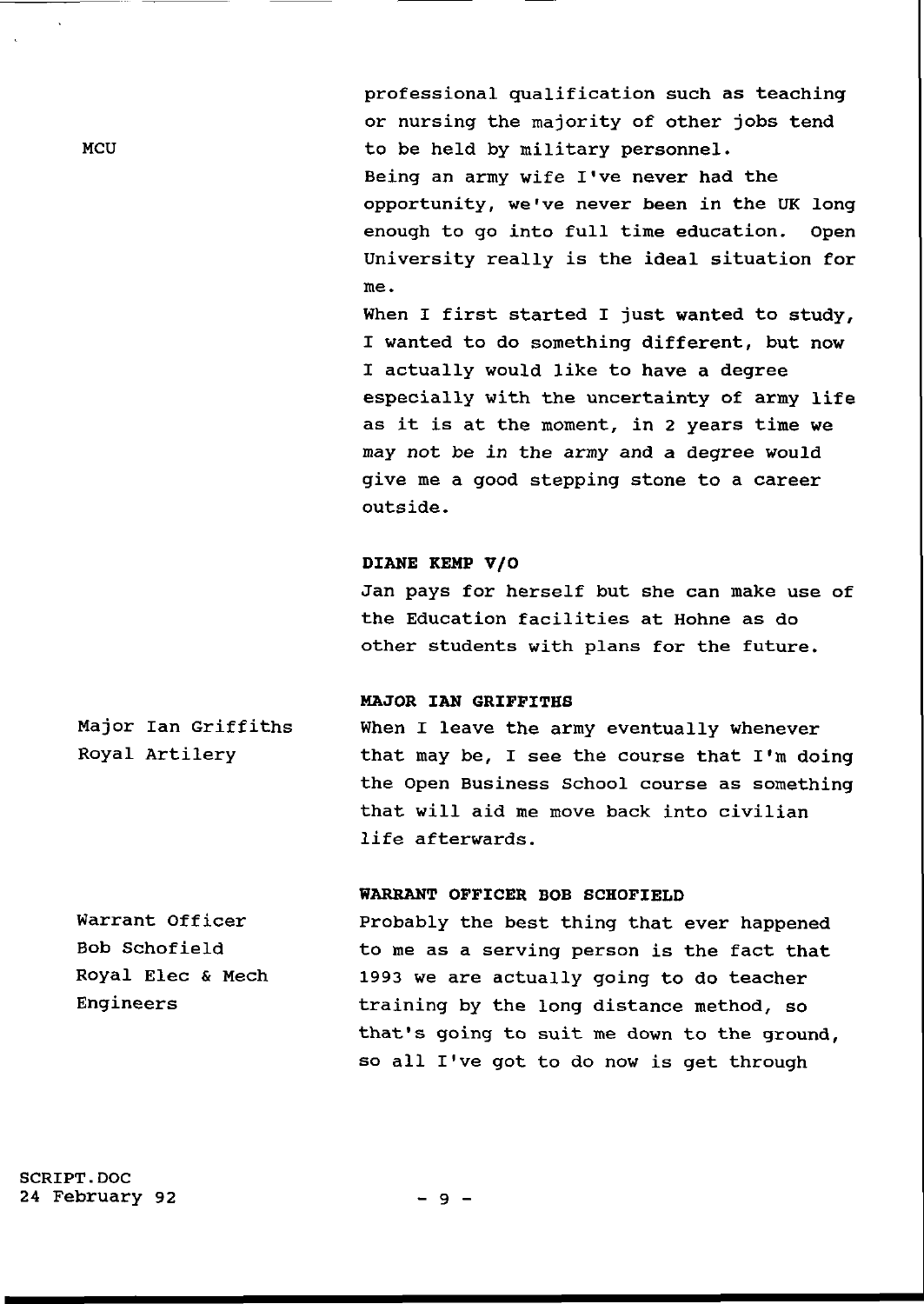this year that I've just done which was part A and part B which I intend to start early part of next year and I'm going to pass that as well.

## DIANE KEMP V/O

But what if exams are looming and, as like eighteen months ago, you're posted to the  $Gullf?$ 

#### **MAJOR CHRIS BRISTOW**

Major Chris Bristow We found when we were out there that there Group Education Officer were a number of OU students and when they saw the RAEC cap badge and our role as military educators they immediately asked us if we could arrange to run exams for them, and I think there were about 8 students who sat their exams in the Gulf in some make shift rooms that we managed to find for them.

# **DIANE KEMP V/O**

BERLIN Two hundred miles away at the British Army base at Spandau historical sites are being reshaped and developed .

## **SGT DENNIS CARTER V/ O**

SGT Dennis Carter Computer Studies CU The prison was actually destroyed and taken down and been buried all over Berlin. It is now been turned into a Britannia centre which has all the facilities for the British soldiers in Berlin, which is the main Naafi, the cinema, it holds the travel centres, the SSVC and the BFBS which if the broadcasting station.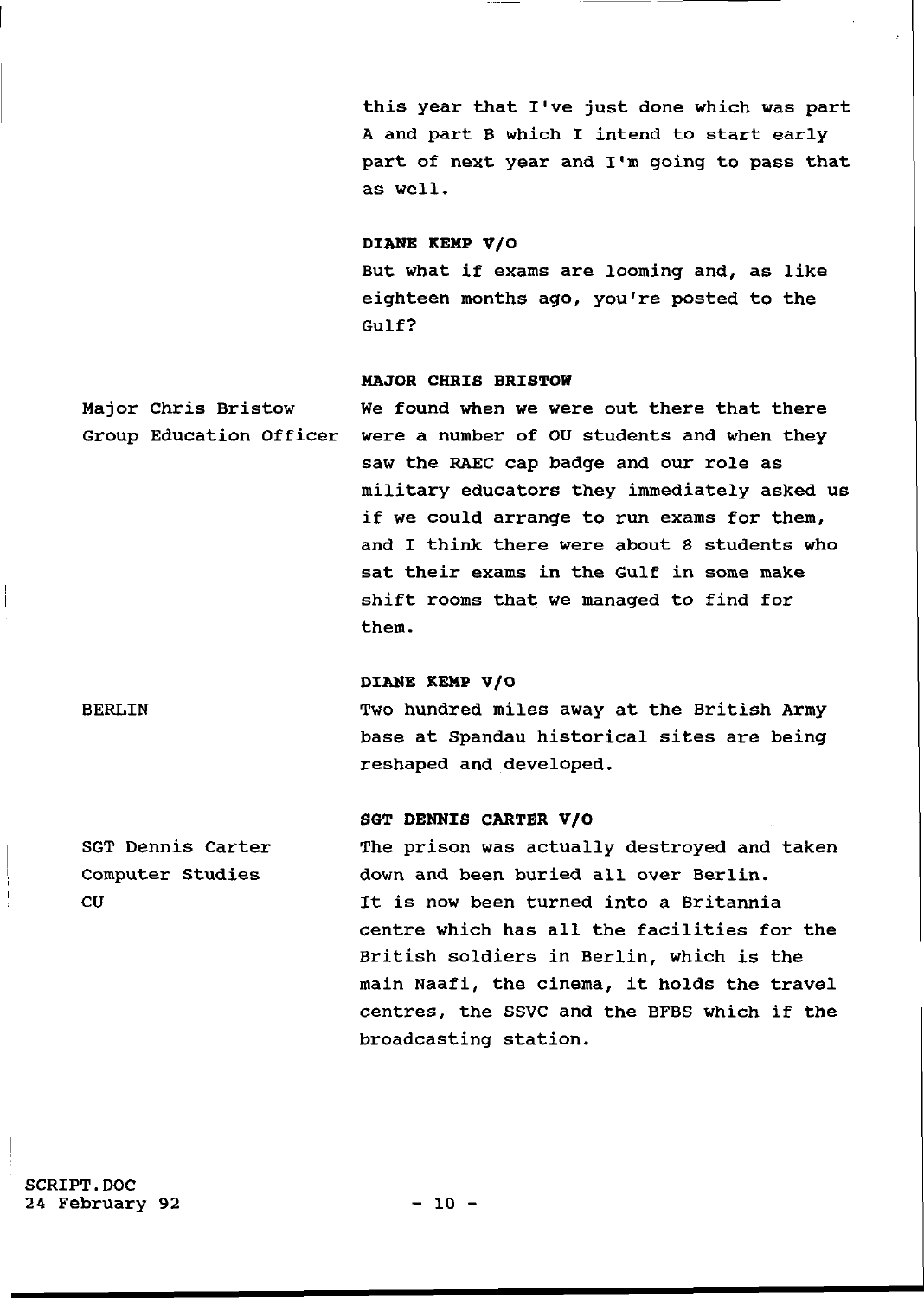#### DIANE KEMP V/O

The Education Centre is also at Spandau housed in an elegant nineteenth century building once the home of a German Calvary Regiment.

Each year Nigel Cutress from the Open University briefs Forces staff on their role as tutor counsellors.

One of the army counsellors, Major Dacre Holloway was once an OU student himself and is now the main co-ordinator between the forces and the University.

## **MAJOR DACRE HOLLOWAY V/O**

We are in a period of change in terms of run down of the army and obviously that puts CU strains on people and the uncertainty of the future, both personally obviously and as an organisation as a whole many people may be declared redundant in the next three or four years, possible 20, 30 thousand in the army as a whole and a large number of those will come from Germany and it's obviously a very unsettling time, but it can also be a challenge it's the half full empty syndrome of a pint, if you're positive, it's half full, if you're negative it's half empty.

## **MAJOR ROBIN RIALL V/O**

I wasn't convinced that the army was going to be my career for ever and and a day, so I was looking to equip myself to move into the MCU real world outside and there isn't too much scope for employing my talents as a gunnery officer .

SCRIPT.DOC 24 February 92 - 11 -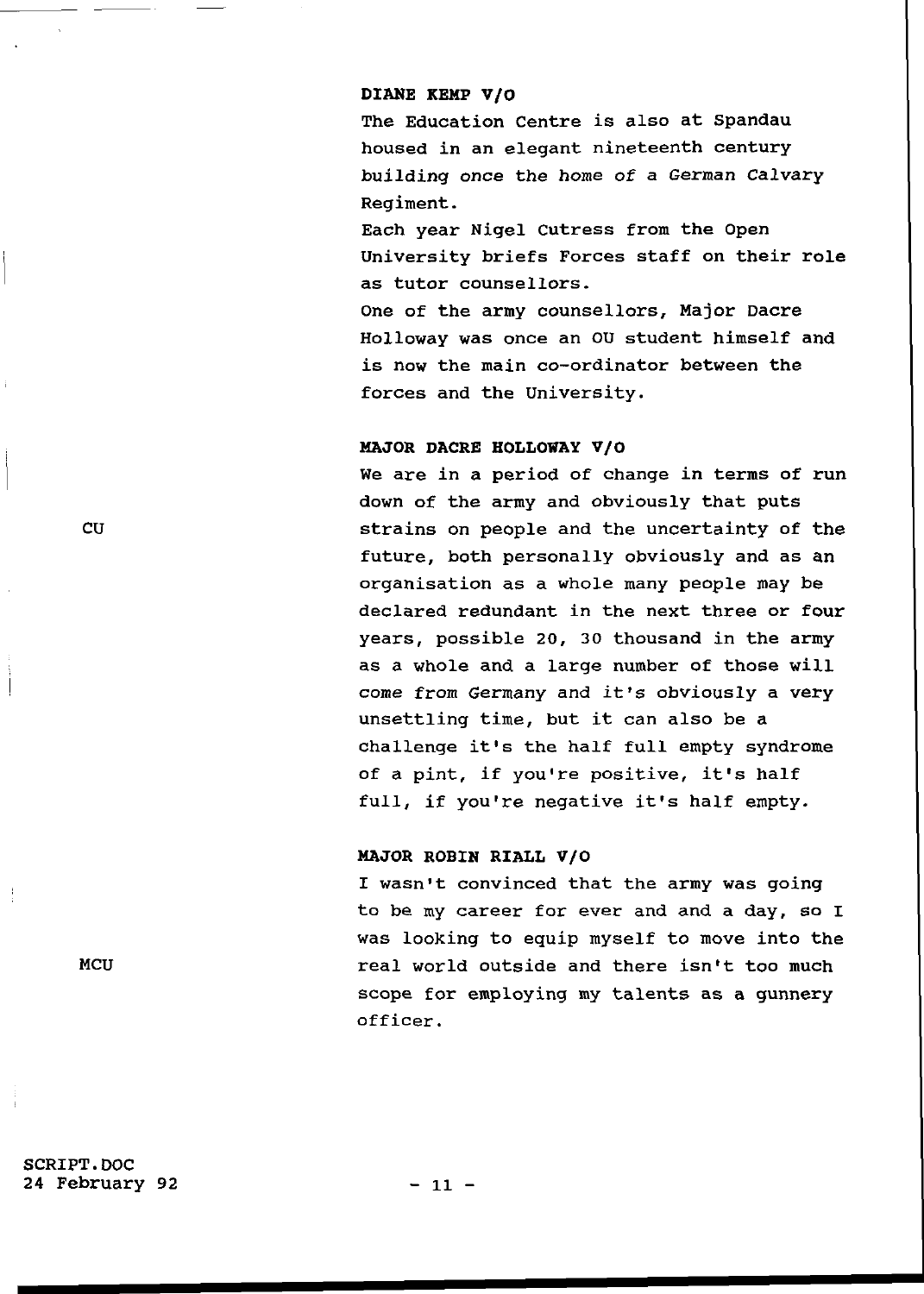(Opening Title Music) Andrew Neve MUSIC

 $0'31$ 

NEWS UP DATE **HOWARD STABLEFORD**  Stills (BBC C/Right) What have Judi Dench, John Cole and Anthony Dame Judi Dench (No 13) Clare in common? John Cole (No 10) They're all 1992 Honorary Graduates of the Anthony Clare (C/R UPP) Open University.

Still Moscow St Basils Cathedral Due to popular demand OU. Business School centres are being planned for Moscow and Athens .

Clothes Bride of the Year OU. student Gilly Reeves is this years Clothes Show Bride of the Year -  $we'$ ll be catching up with her in April after the big day .

The Stars No 6 Ex: Channel Four A scientist who made a Nobel Prize winning discovery is the new Professor of Physics at the OU. In 1967 Jocelyn Bell Burnell spotted a Pulsar in space. But what is a Pulsar?

# **PROFESSOR JOCELYN BELL BURNELL**

An amazing kind of star, something that we've never dreamt of, it sends out radio waves which is how we detected it, and it's of a kind that had never been imagined before, most unusual.

**DIANE KEMP**  How different is it, what makes it different?

SCRIPT.DOC 24 February 92 - 12 -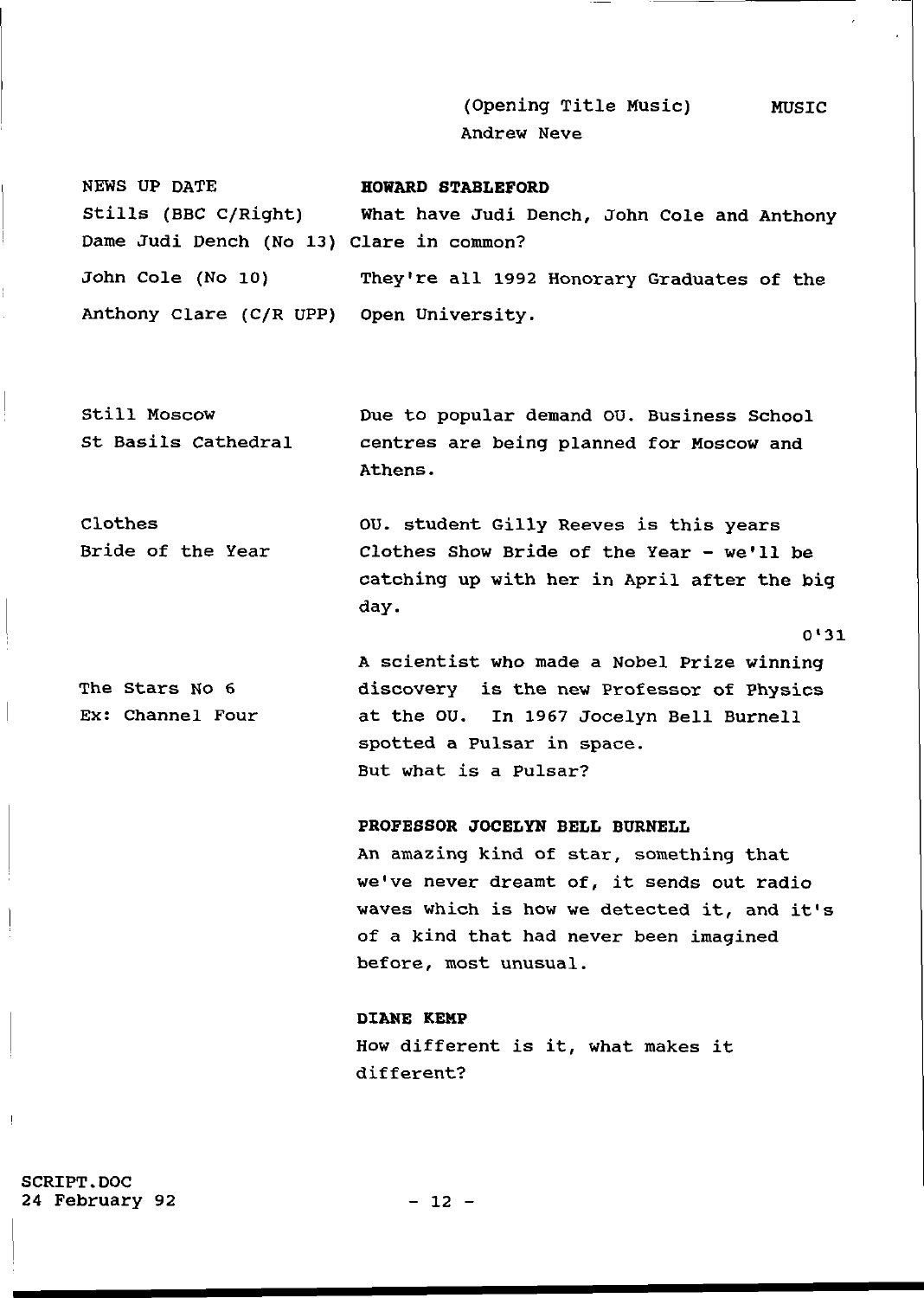## **PROFESSOR JOCELYN BELL BURNELL**

It's different primarily because it's a very large weight compressed into a very small area, so it's very high density. If you had that kind of volume of neutron star material if would weigh a hundred million tons, it's that dense, quite incredible, and like nothing here on earth. So it's an important laboratory in it's self for studying dense matter .

# **DIANE KEMP**

The problem surely is with figures of that kind it's mind boggling and because mind boggling it's off putting, how do you get past that and get people involved in Science?

## **PROFESSOR JOCELYN BELL BURNELL**

Well certainly astronomy is mind blowing and I think astronomers often stop thinking about the distances and the sizes and the ages and so on because you just can't comprehend it. On the bigger question of science and its accessibility yes it does have a barrier apparently to a number of people but I don't really see why it should be, I believe that with good teaching it's very accessible for anybody.

# DIANE KEMP

The long distance learning obviously works in terms of English, you write an essay there's no problem there, but how do you do laboratory experiment from a long distance?

SCRIPT.DOC 24 February 92 - 13 -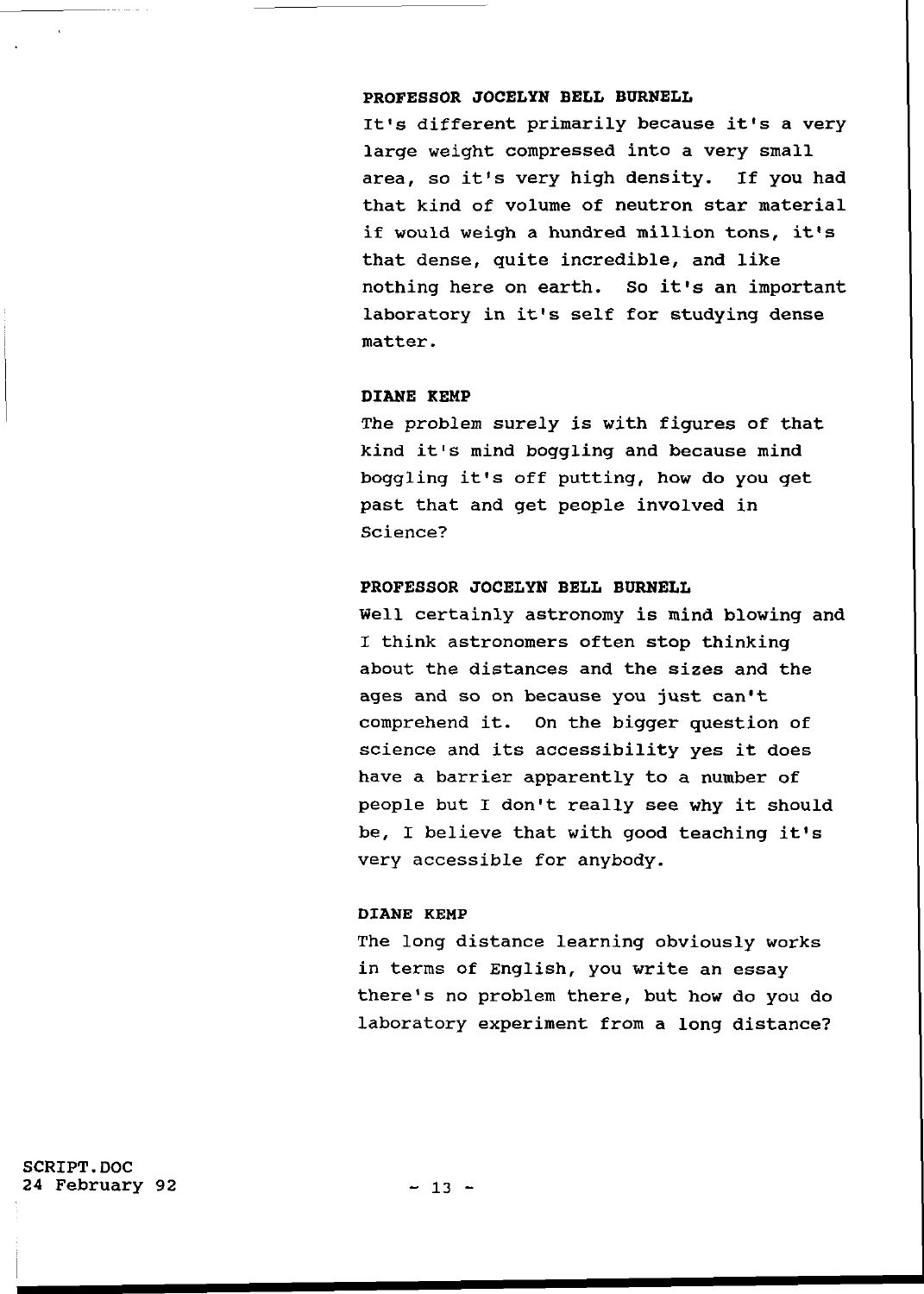# **PROFESSOR JOCELYN BELL BURNELL**

Certainly it's a bit more difficult with Science and when the Open University started with people you can never do it well, tens of thousands of students have proved that you can do it. There are very ingenious home experiment kits, really magnificent and all these weird things come through the post to the students and there are good instructions about how to set them up and how to supplement the kits with stuff from the home.

#### **DIANE KEMP**

You're one of only two professors of Physics in this country, why is it so few women get involved in science in the first place?

# **PROFESSOR JOCELYN BELL BURNELL**

Well you have to say why do so few women in Britain get involved in Science, I know that in France and in Italy for example lots and lots of women do science even Physics and nobody thinks twice about it, so it's a British disease and how you solve it, well people like me perhaps, you can do it you do it and it' fun.

| (Title Music Open Forum) |  |  | <b>MUSIC</b> |
|--------------------------|--|--|--------------|
| Andrew Neve              |  |  | 0'04         |

## **HOWARD STABLEFORD**

Behind this door is the Disney land of television production somewhere very few people get to see, it's called visual effects and there extremely important in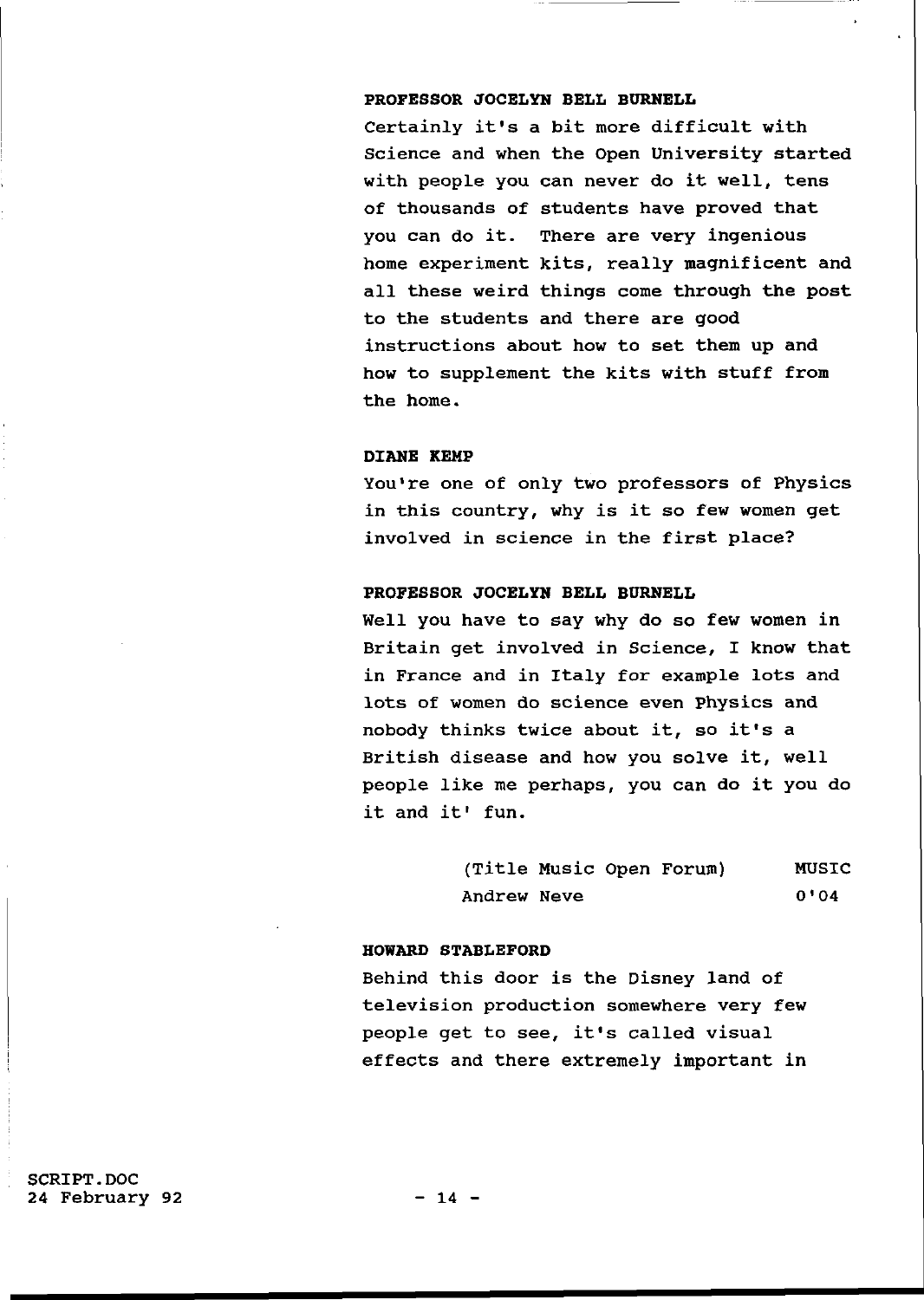quite a lot of the Open University programmes especially in Science and Mathematics, so let's go and have a look inside but I do warn you there are some very strange things happening in here. See what I mean .....

> MUSIC 0\*36

Denis people tend to think of visual effects as being the stuff of blockbuster movies, like Star Wars or Indiana Jones so why on earth does the Open University have a visual effects department?

## **DENIS GRANVILLE**

Well one of the first things is that visual effects is not just about the explosions and space battles, a lot of visual effects is always unseen to the audience, it's reconstructional apparatus and dummies, replicas of items. I mean an example here is what we have is reproduction of Joules apparatus for the mechanical equivalent of heat and it was made for a science programme but it's interesting here in the concept because it's featuring a drama sequence with Joule actually operating the apparatus.

James Prescott Joule S102/TV9 "Energy "

> One of the things about special effects work, you don't necessarily use the right materials .

SCRIPT.DOC 24 February 92 - 15 -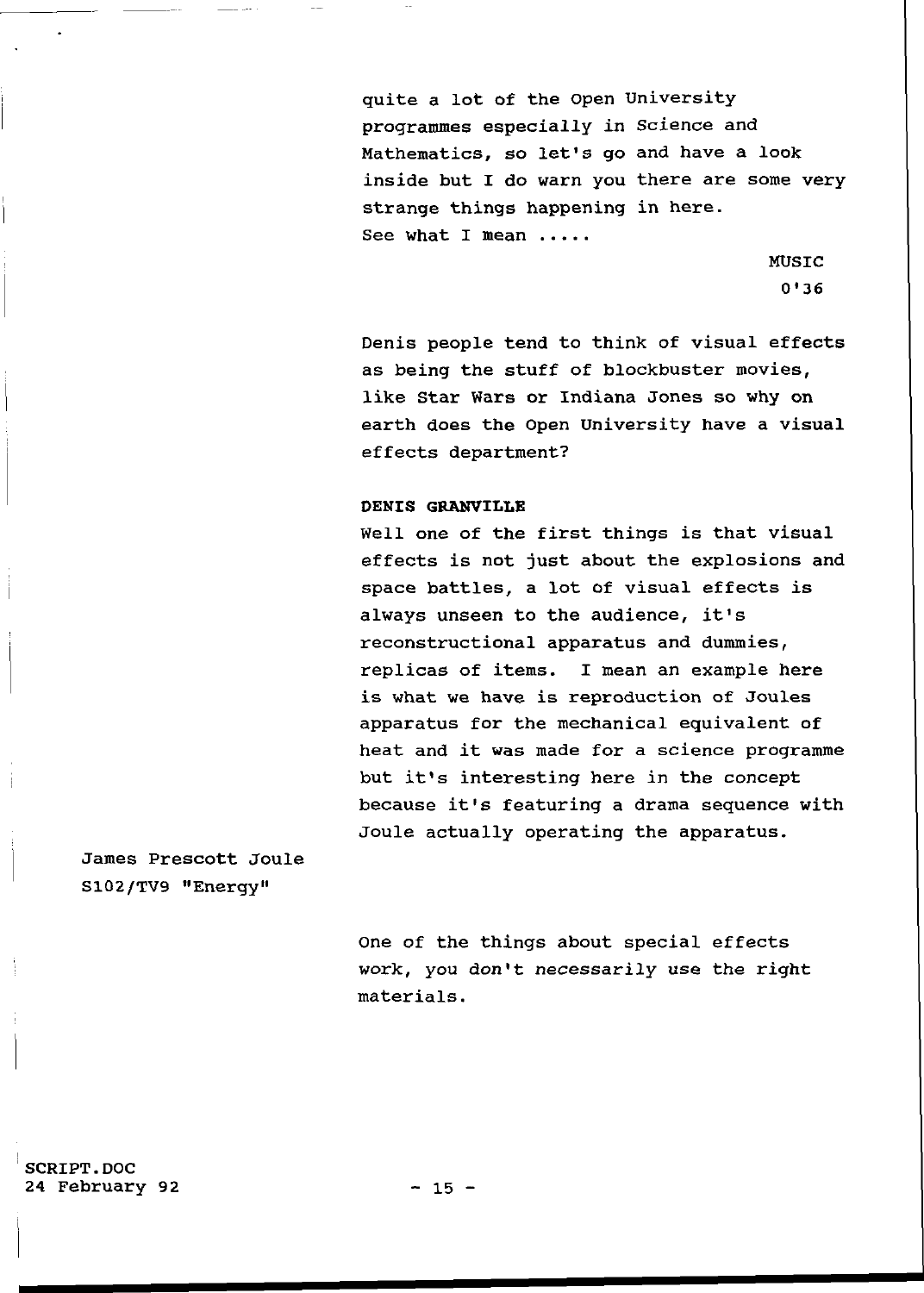## HOWARD STABLEFORD

Now that's plastic isn't it?

# DENIS GRANVILLE

Because people don't pick it up for real in a programme then we can add sound effects afterwards in post-production, but inside is the real working part of the apparatus. The difference here this is actually made of metal because it's the convenient to make this from but wherever you can you use cheaper materials and easier to operate materials .

## HOWARD STABLEFORD

Is this sort of thing typical of the types of things people ask you to make?

## DENIS GRANVILLE

Not really because every job that will come to our department is totally different and we can be asked to do this one week, the following week it will be building mathematical models of dodecahedrons and tetrahedrons, then maybe another drama will want some fire or explosion effects, but we have to cover the complete range.

#### HOWARD STABLEFORD

This is a very complicated model, I know it took you weeks to make, what about some of the simpler ones?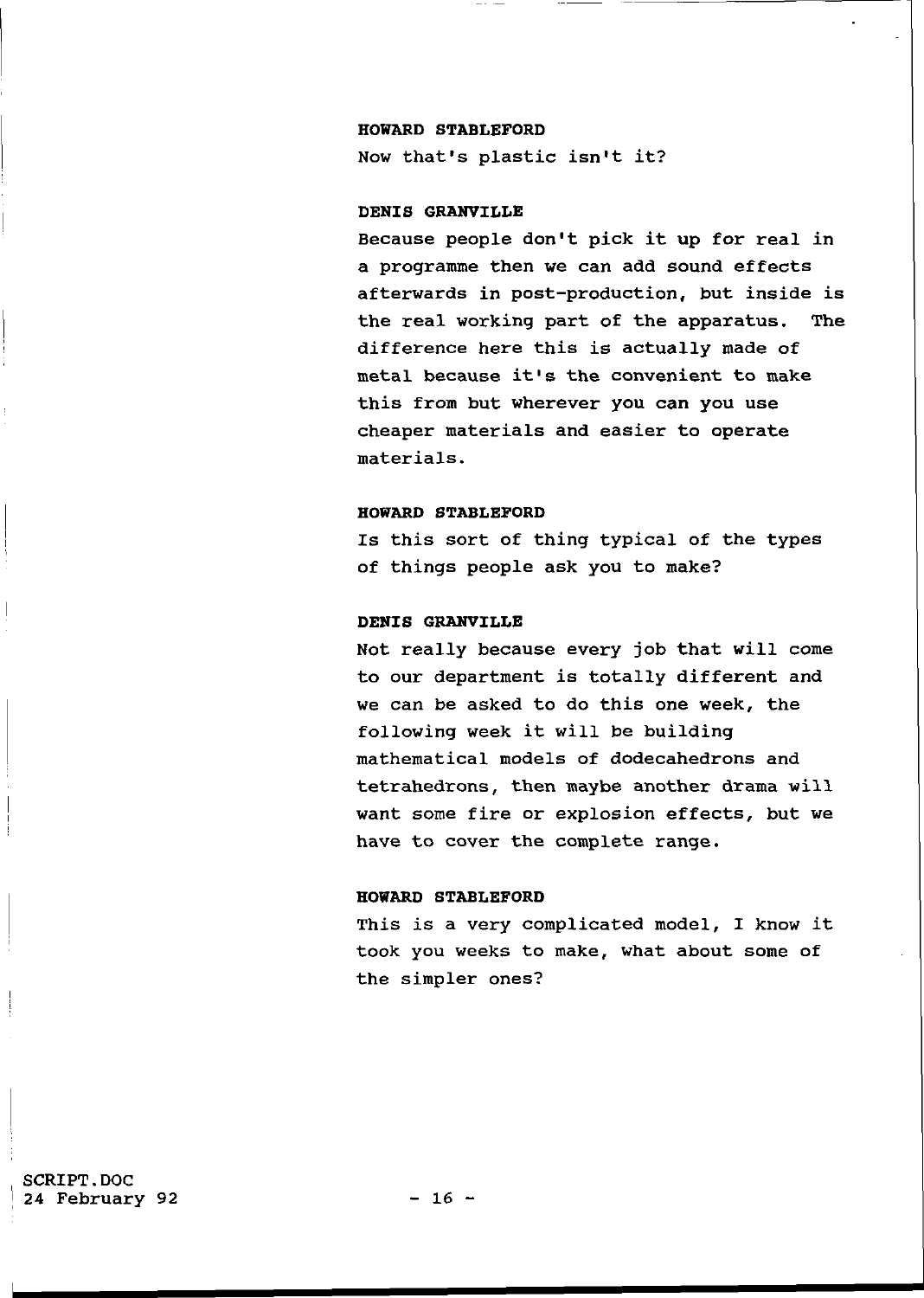#### **DENIS GRANVILLE**

We have some just over in this part of the workshop, this is a very heavy stage weight used for holding scenery up in a studio, cast iron ... sorry about that Howard

## **HOWARD STABLEFORD**

Very funny, what's it made of?

# **DENIS GRANVILLE**

It's polystyrene expanded polystyrene carved out of a cast with the letters in it, covered with muslin and then painted with latex.

## **HOWARD STABLEFORD**

And its absolutely realistic, BBC TV brilliant. What else?

## **DENIS GRANVILLE**

Bottles, the sort of bottle that you might want in a western saloon or a drama series or anything like that.

## **HOWARD STABLEFORD**

And what's special about this?

#### **DENIS GRANVILLE**

Well you can hit me over the head and find out .

#### **HOWARD**

Hit you over the head?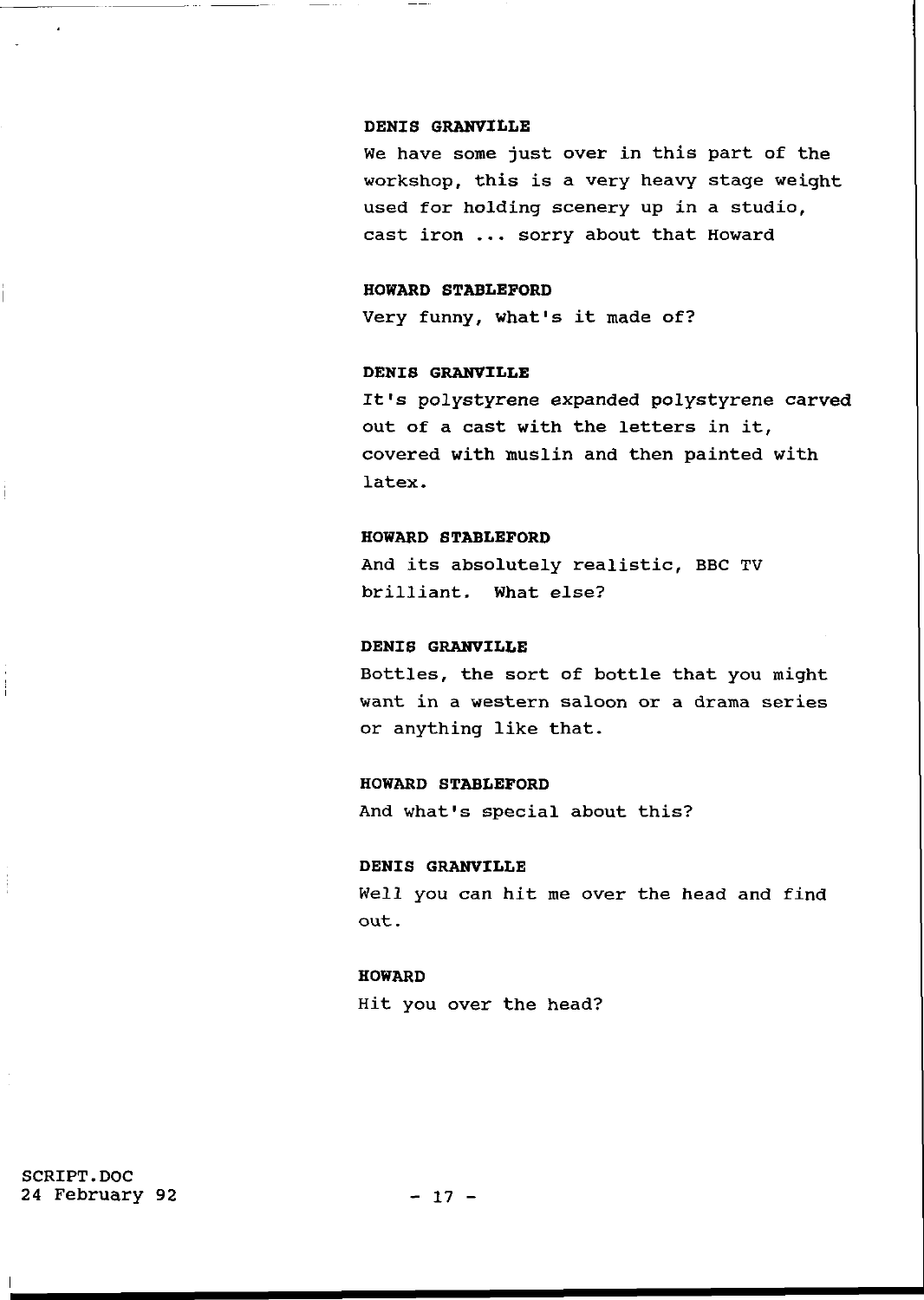# **DENIS**

You can hit me with it, yes certainly.. Carry on ....

#### **HOWARD**

Well if you insist .. Tremendous Denis is obviously a man with a lot of bottle, thanks for showing me round its been absolutely fascinating? Well that's it for this time, thanks very much for watching, but we'll be back next month with another Open Forum, and until then goodbye.. Cue the smoke.

MUSIC

END CREDITS

**Music by Andrew Neve** 

**Presenter s Diane Kemp Howard Stableford** 

**Dubbing Mixer Marti n Tillma n** 

**Sound Recordists Wolfgang Baumann Harikumar N. Mike Heald** 

**Camera Derek Firmin Katharina Geissler K.G. Jayan** 

**Motion Control Camera Andy Evans** 

SCRIPT.DOC 24 February 92 - 18 -

Ť